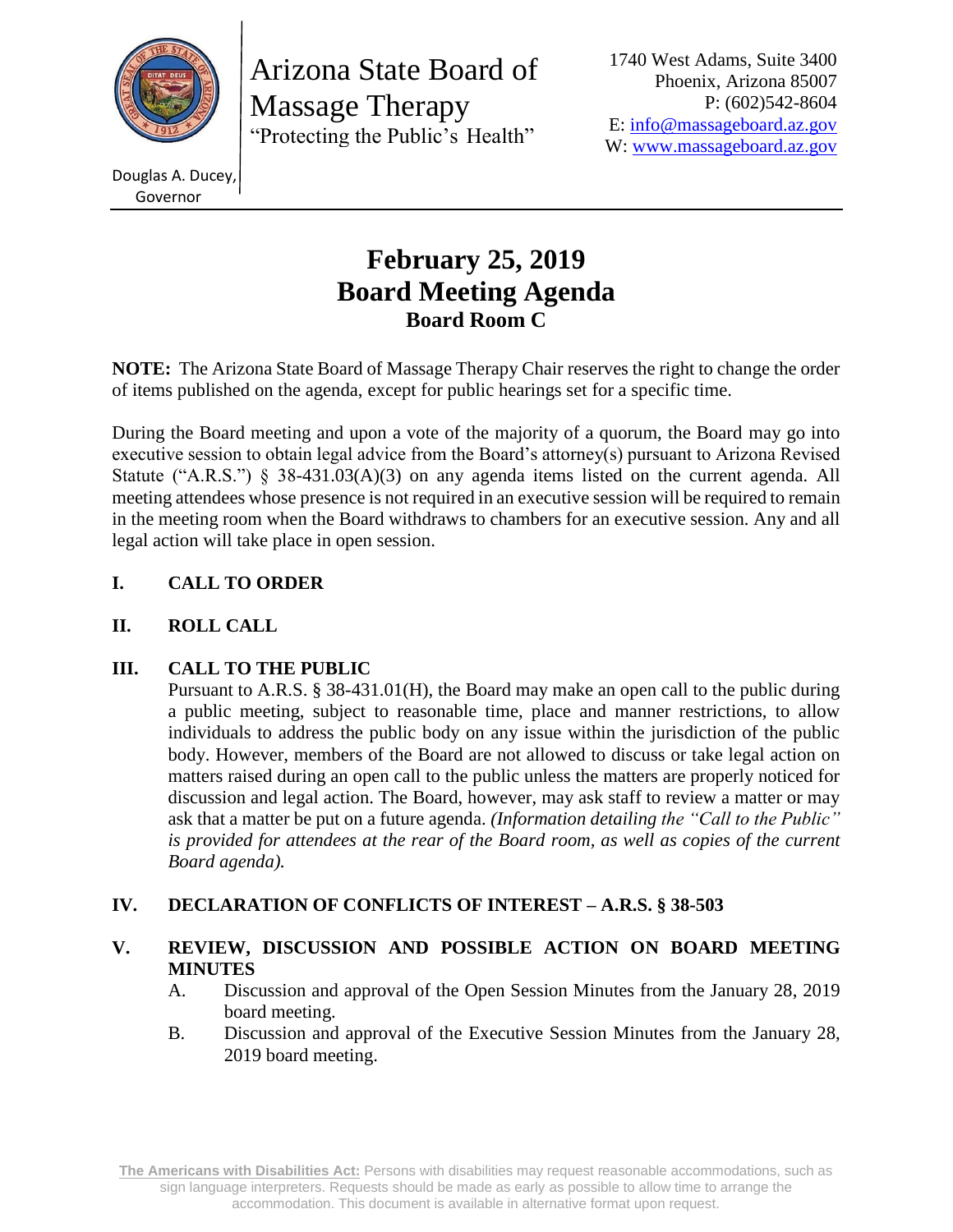# **VI. INFORMATIONAL PRESENTATION(S)**

A. 2019 Legislative Policy Update

Commissioner Sophia Perkovich, Accrediting Council for Continuing Education & Training

# **VII. ITEMS FOR BOARD REVIEW, DISCUSSION AND POSSIBLE ACTION**

Upon a vote of the majority of a quorum, the Board may go into executive session, pursuant to A.R.S. § 38-431.03(A)(2) to discuss or consider records exempt, by law, from public inspection, including the receipt and discussion of information or testimony that is specifically required to be maintained as confidential by state or federal law.

A. Formal Hearing(s)

Pursuant to A.R.S. § 32-4254, the Board will hold a formal hearing to review, discuss and take possible action for the following file(s):

- 1. File No. 19-115; Reader, Kenneth (*Motion to Deem*)
- 2. File No. 19-118; Castro, Sergio (*Motion to Deem*)
- 3. File No. 19-119; Ryska, David (*Motion to Deem*)

#### B. Investigation File(s)

Board to review, discuss and take possible action on investigation files, including any complaints, respondents' responses, medical records, investigative reports and any other documentation received in the course of the investigation for the following files:

- 1. File No. 19-133; Dominguez, Phillip
- 2. File No. 19-138; Qu, Yong Liang
- 3. File No. 19-141; Silvan, Dennis

#### C. License Application(s) for Arizona Massage Therapy License(s)

Board to review and discuss the license applications pursuant to A.R.S. §§ 32-4222  $& 32-4223$  and A.A.C. R4-15-201  $&$  R4-15-203, and may vote to take action on the following applicants:

1. Greene, Molly

- D. Unlawful Use of the Massage Therapy Designation and/or Unlawful Practice Board to review and discuss the documents and materials received pursuant to A.R.S. §§ 32-4252 and 32-4255, and may vote to take action on the following matters:
	- 1. File No. 19-139; McDonald, Stuart Rainbow Foot Spa
	- 2. File No. 19-142; Zhou, Zhu Hua Chi Foot Spa
- E. Petition for Review of Background Information Prior to License Application(s) for Arizona Massage Therapy License(s) Board to review and discuss the documents and materials received pursuant to A.R.S. § 41-1093.04, and may vote to take action on the following petitions:
	- 1. Kramer, Jenna